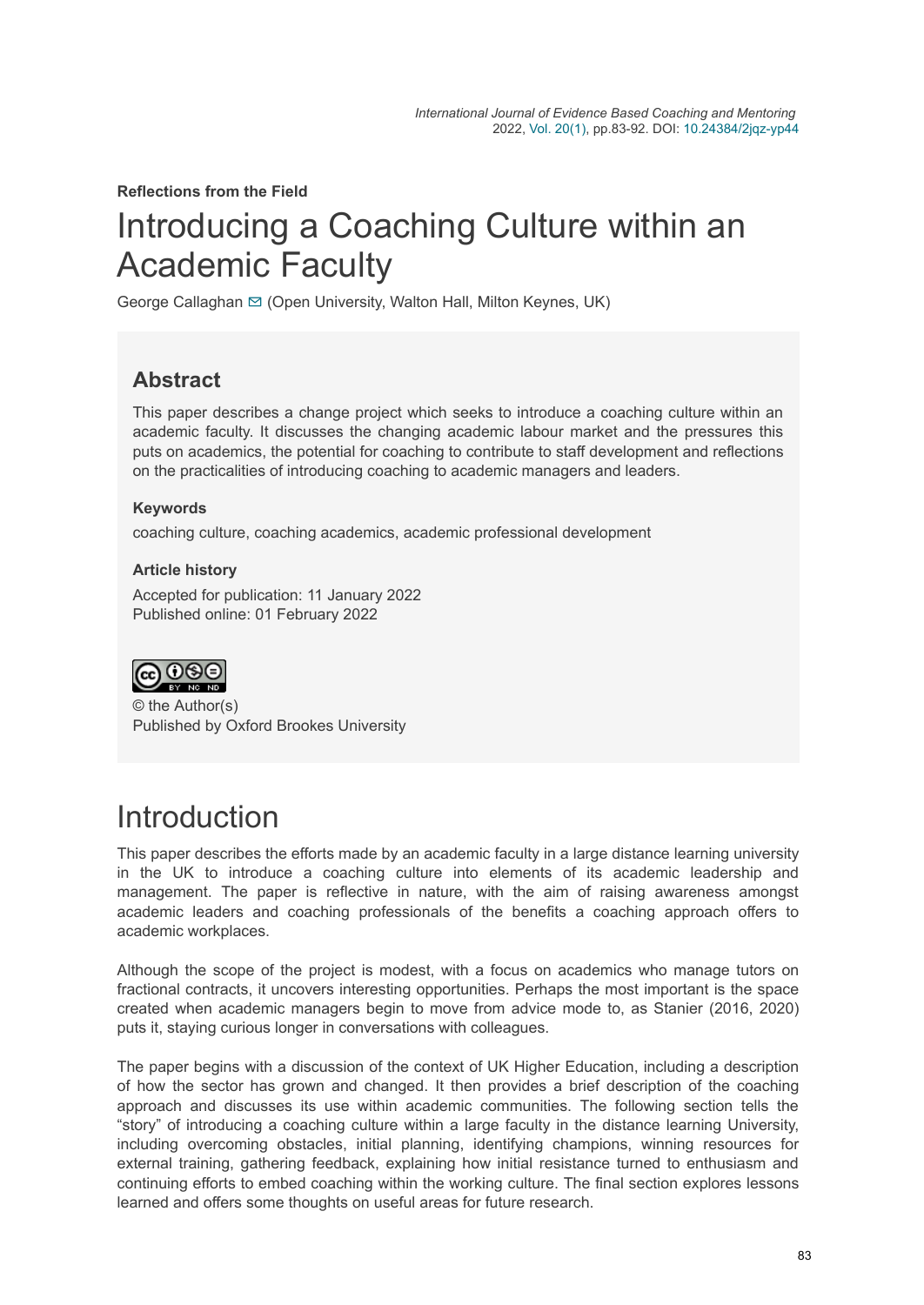### **Context of UK Higher Education**

The UK's 165 Universities together form a critical part of the economy and society. There are around 2.4 million students working at various levels of intensity and, while the majority are full time undergraduates from the UK, there are substantial numbers of postgraduates, part time learners and students from overseas. This educational activity generates around £40 billion per annum for the UK economy (Universities UK, 2021).

In terms of academic staff, Figure 1 illustrates in bar chart form the split between part time and full time staff working at UK Universities. There has been a gradual increase in staffing numbers, from 198,335 in 2014/15 to 217,065 in 2018/19. Part time staff represent around one third of these numbers (HESA, 2020).



**Figure 1: UK Academic Labour Market 1**

The UK Higher Education sector is a large and growing industry. It is also the case that the 200,000 plus academics are working within an increasingly competitive environment (Baxter, Callaghan and McAvoy, 2018). Universities compete for students, university employers compete for staff and individual academics compete for grants and publications in top ranked journals. This creates a highly judgemental working environment, with tables for research ranking, student feedback, grant success and other metrics.

In many ways universities now display elements of corporate strategic thinking and financial planning. As Beynon from Cardiff University has commented in an article on the rise of corporate universities:

These changes are part of a powerful neoliberal strategy that has transformed Britain's public sector; the changes taking place in higher education parallel those that have reshaped the country's health service, tax collection, policing, and education more generally. Universities, competing for students – now their main source of income – and competing for position in various league tables, have increasingly behaved more like profit-seeking corporates than charitable organizations (Beynon, 2016, para. 11).

Important change has also been associated with technological innovation. This has led to developments in digital learning which challenge prevailing pedagogical approaches to university teaching (Baxter, Callaghan & McAvoy, 2018). The speed with which such technological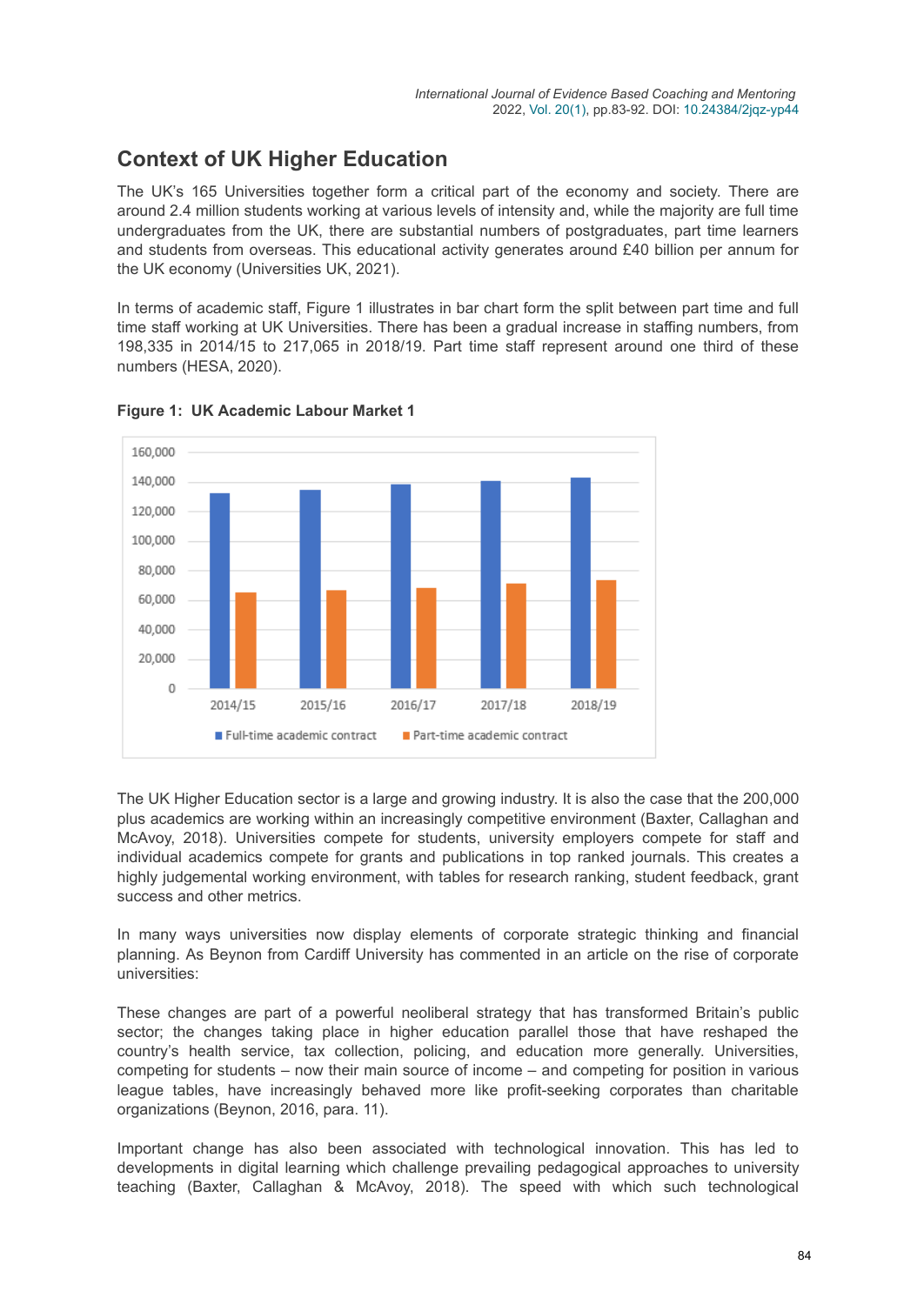developments are impacting on university teaching have been enhanced and compounded by the 2020/21 coronavirus pandemic.

Taken together, these imply that the nature, type, organisation, and monitoring of academic work is undergoing significant change. Collini has written of this with respect to researchers:

The devoted university teachers of a generation or more ago who were widely read and kept up with recent scholarship, but who were not themselves prolific publishers, have in many cases been hounded into early retirement, to be replaced (if replaced at all) by younger colleagues who see research publications as the route to promotion and esteem, and who try to limit their commitment to undergraduate teaching as far as they can (Collini, 2010, para. 4).

The result is a more intensive labour process with academics pressurised to teach well, publish research articles, put in grant applications, engage with developments in digital teaching and learning and participate in knowledge exchange.

## Resulting Challenges

Increasing intensification of academic labour and a more competitive marketplace present clear challenges to academics and their managers. One of these is the apparent dis-connect between the day to day working reality and the expectation of academic autonomy. Indeed, while the working environment of each academic will be unique to their department, faculty and institution, most aspire to a high degree of autonomy (Rem & Li, 2013). When academics who have experience (or expectations of) autonomy begin to inhabit a targets-based environment, with its concurrent tendency towards hierarchy, tensions are likely to arise.

Coaching and mentoring, with their focus on individual goal setting, active listening, accountability, and an overall client-led focus offer, if not a resolution to such tensions, at the very least the space for honest conversations around common challenges. This approach also opens space for the creation of constructive solutions. With the emphasis on listening, staying curious and empowering individuals to take responsibility for choices, coaching and mentoring go with the grain of academic autonomy.

Tensions will undoubtedly still exist, but a coaching and mentoring approach allows for reflection, improved mutual understanding and individual empowerment. As Guccione and Hutchinson write in their book on academic development, "coaching and mentoring can help any individual within the organisation, at any level, to ratify the challenges they face, how their goals may be attained and how they may effectively use the myriad other tools and resources that are available to them" (2021, p.21). While this publication indicates that the practice of coaching is gaining some traction in the education sector, there is still tremendous potential for coaching within the academic workplace.

Examples from the literature into using coaching within an academic setting include Thomson's (2018) case study work at the University of Warwick where he reports on their coaching and mentoring scheme. This staff development intervention covers academic leaders and University professional services staff. He writes that although academic staff operate outside a traditional hierarchical structure, there are other workplaces where employees have significant autonomy, for example law firms and hospitals. He suggests that higher education professionals are dealing with common challenges: "concerns about how they manage themselves and their time, how they relate to colleagues, how they manage staff and their performance, how they influence upwards and where they are going in their career" (Thomson, 2018, p. 214).

This finding is shared in McDowell, Bedford and DiTommaso's (2014) study within Walden University in the United States, where coaching was used as a professional development tool.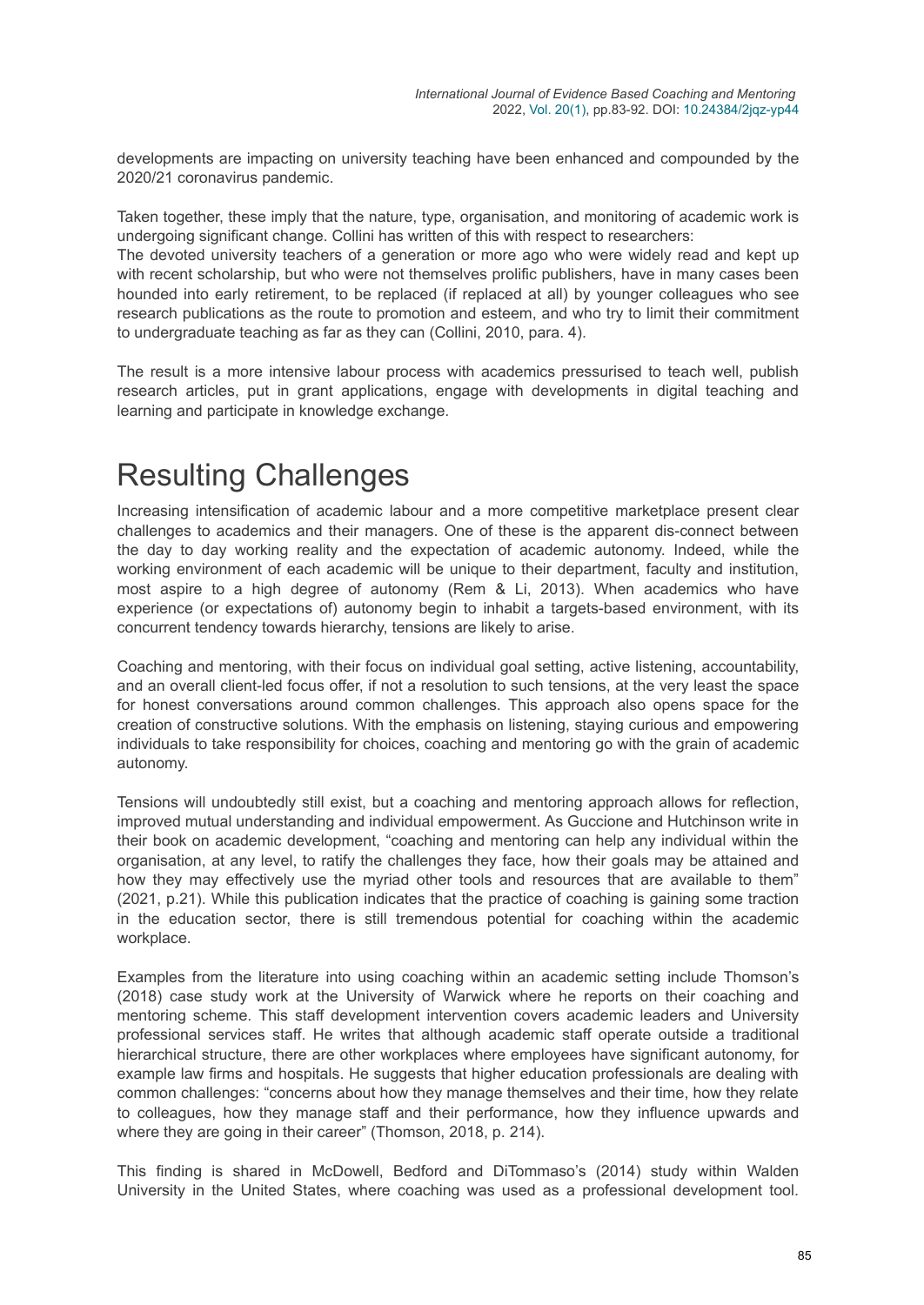They argue that "coaching, like any other professional development activity, should be considered a positive, proactive activity for faculty members to enhance current skills and develop new approaches" (2014, p.5).

In addition, there has been some interesting work done in the potential for peer coaching as part of developing academics including Huston and Weaver's (2008) work in the United States and Cox's (2012) intensive case study of a small number of UK academics. Also, with a focus more on mentoring than coaching, Carmel and Paul (2015) use a case study from two academics based at a Jamaican University to conclude mentoring has many potential benefits for academic staff.

The 200,000 plus strong UK academic labour market has a workplace culture that while rooted in autonomy is currently challenged by competition, targets, and intensification. A leadership approach which draws on a coaching mindset has much to offer those attempting to resolve the resulting tensions and create positive outcomes.

## Coaching and mentoring

In terms of definitions of what constitutes coaching and mentoring, one way to conceptualise this is along a spectrum, with mentoring at the more directive end of and coaching at the other, more person or client centred end (Downey, 2014). Downey introduces a push/pull model with directive activities such as instructing and giving advice at one end and non-directive activities such as listening and reflecting at the other. Within this framework mentoring pushes the coachee to a solution. Suggestions are offered, feedback given, and advice (possibly even instructions) provided to the coachee. At the other end of the spectrum the coach might stay curious, summarise, encourage insight, facilitate reflection, and employ active listening and powerful questions. Here the coaching conversation creates space to identify the most important challenge facing the coachee and draws on coaching skills to empower the coachee to take initiate change and act.

While the mentoring end of the spectrum has the potential to have some positive impact, coaching - with its focus on the individual taking responsibility for their own growth and development - offers the opportunity for insight and transformation. As Starr (2016) suggests, it is often "more effective to help someone gain their own insights into a situation than it is to tell them what they should think or do" (2016, p.13). Starr highlights the following aspects of coaching which assist development:

- Advanced listening skills
- Powerful questions
- Reflective practice

Coaching conversations which draw on these competencies offer individual, holistic personal development which – because it is internally driven – might well last over time. Such selfmotivation, important in any workplace, may be particularly well suited to academics who value autonomy and agency.

As coaching has grown as a profession so has the number of coaching models. For example, Passmore's (2016) industry guide to coaching lists GROW (Goals Reality Options Wrap-up), solutions focused, cognitive behavioural, NLP, transpersonal, appreciative, and integrative coaching. While each of these (and others) are likely to have benefits, what is of most use within an academic setting is a mental shift away from solving other people's problems. As Stanier (2016) observes, "when you build a coaching habit, you can more easily break out of three vicious circles that plague our workplaces: creating overdependence, getting overwhelmed and becoming disconnected (2016, p.136).

Of course, university leaders and managers are not unique in suffering from overwhelm and tending to give advice and offer solutions. Nevertheless, a coaching approach offers these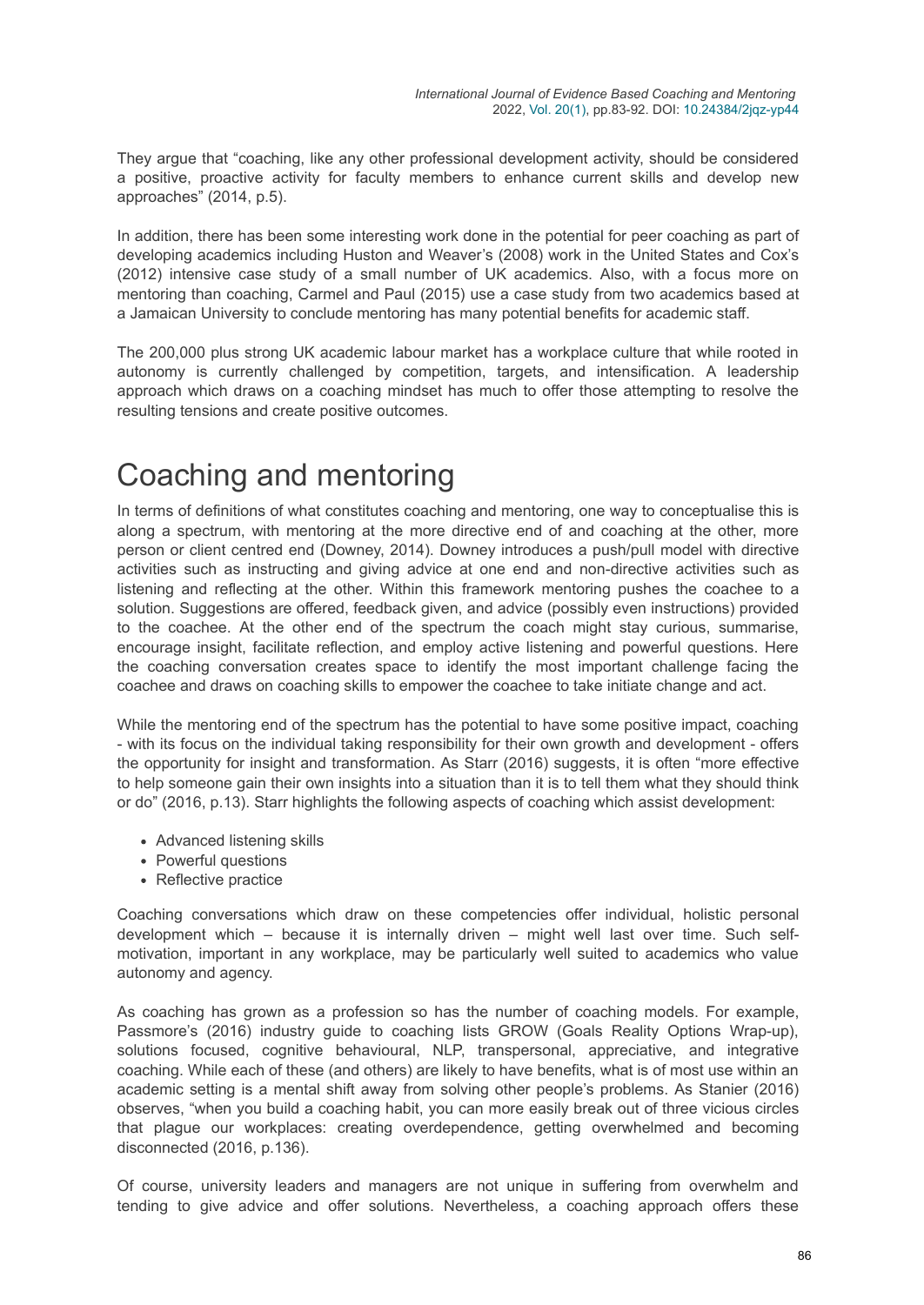academics another choice in how they lead.

# Case Study Faculty

The faculty has around 400 salaried academic staff and a substantial number of part time tutors. These staff are split into three schools and together with other university colleagues support around 50,000 students.

These academic staff are responsible for producing distance learning material, developing teaching strategies and delivering (mainly online) tuition. They are also engaged in research, scholarship into teaching and learning and day-to-day managerial and administrative duties. This produces a complex series of demands which individual academics must negotiate and manage together with their Head of Unit.

Within the context of these competing demands, it was identified that there is a real opportunity to develop a coaching culture. Such an approach, with its focus on person centred growth and the lack of emphasis on hierarchical power structures, is ideally suited to an academic environment where autonomy is expected and valued. As Kimsey-House et al (2018) write:

We [the coaches] assume strength and capability, not weakness, helplessness, or dependence. We assume a deep desire to give the best and achieve potential. A co-active conversation has certain beliefs built into it: that every situation has possibilities and people really do have the power of choice (2018, p. xvii).

Such an approach has attractions for many organisations, but perhaps might be particularly suited to academic environments with a world view which emphasises agency and autonomy.

## Coaching culture strategy

Figure 2 describes a potential model which can be used when introducing a coaching approach to academic leadership within a faculty. It must be acknowledged that while this figure makes introducing such a strategic change look clear and easy – just a gently push and the cycle of coaching will begin! – in reality it is likely to be slow and difficult. The reasons for this include organisational change being mediated through existing customs and practice, contingencies around power hierarchies and a reluctance to take on new activities.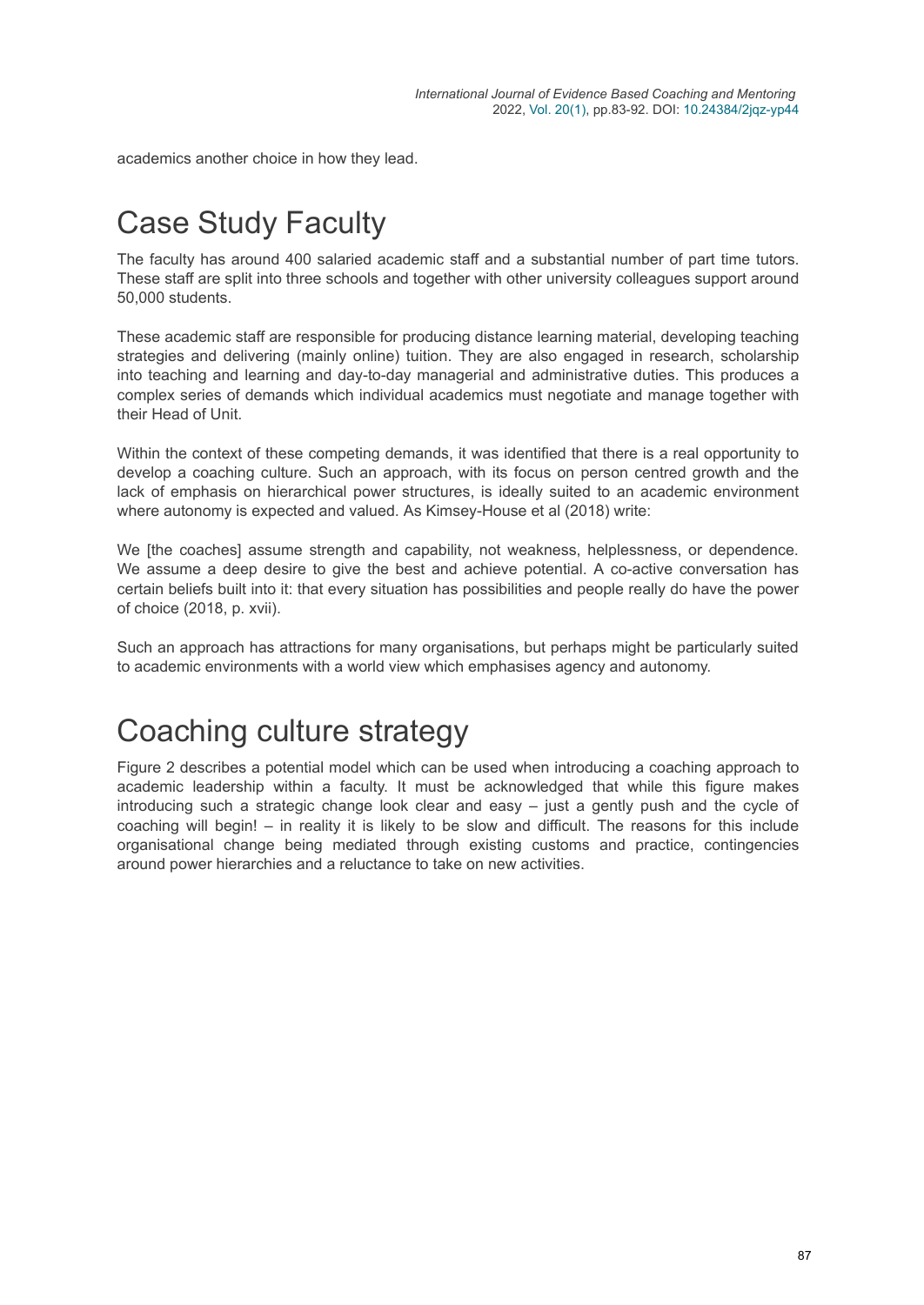

The sections below discuss each of these steps, offering commentary on how they were applied in the case study faculty.

a) Vision and values: The organisation (here a faculty) needs to have a desired goal related to introducing a coaching approach amongst academic leaders and managers. Ideally different categories of stakeholders are involved in the creation of this vision, and it is embedded in organisational values. This relates both to the values articulated within an organisation's mission statement and (more importantly) how those values are modelled by leaders and practiced by staff. As Kimsey-House et al (2018) comment:

What is important for leaders and managers to know is that values show up in choices and those choices are visible in behaviour. Having a list of corporate values posted in a prominent place is a fine idea. How you act and react will be more powerful in reinforcing behaviour than that list. Actions truly do speak louder than words (2018, p.142).

Within the case study faculty, the provision of coach training was nested within existing strategy documents which highlighted investing in staff. As the project grew suggested amendments were made these documents. At the time of writing this is still a work in progress.

b) Champions: Such individuals have an important role in encouraging staff to recognise and value a coaching approach to conversations. Champions, including senior leaders, who participate in coaching themselves and who discuss the benefits as widely as possible through presentations, newsletters and so on will enhance the status of coaching as a desirable and useful practice.

Within the case study faculty there were several champions. Senior leaders shared their positive experience of coaching via the regular Faculty newsletter and the project instigator (this paper's author) spoke with other senior leaders to raise the projects profile and encourage participation.

c) Resources: For any coaching initiative to succeed an organisation will need to invest resources. This will include finance for external coaches and/or training for internal coaches and time allocation in staff workload plans for coaching conversations to take place.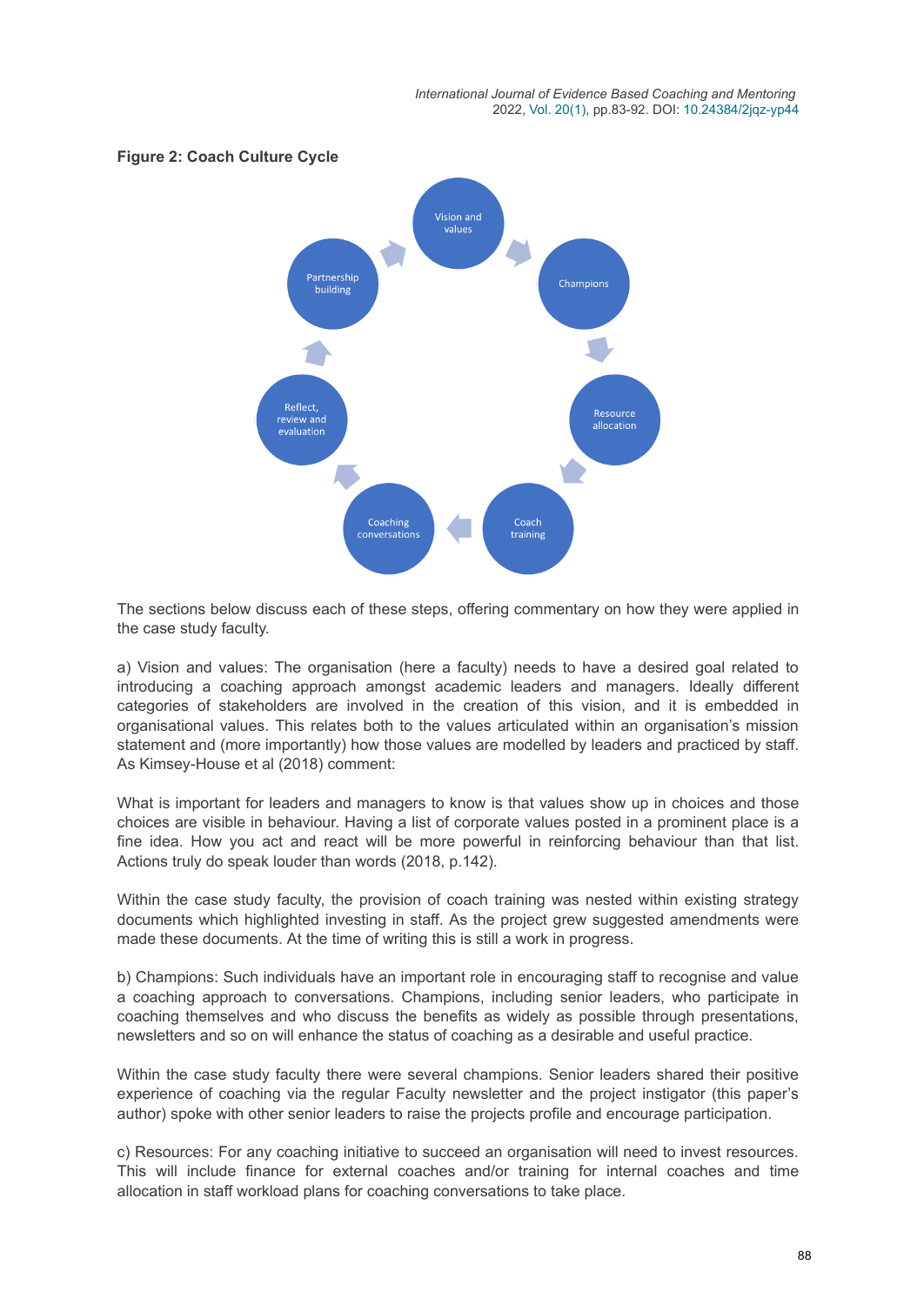The approach used in the case study faculty was to win budget funding for what was initially seen as a pilot project and 10 academics with management responsibilities were put through training provided by an external company. Following the success of this pilot funding was won for a second and third cohort.

d) Coach Training: There are numerous organisations that offer relevant training. Variables to consider include cost, quality, accrediting body, and method of delivery. In the longer term, as the coaching culture becomes more embedded, thought must also be given to sourcing some form of coach supervision.

Within the case study faculty a training provider ran a 6-week on-line module which included two coach mentoring sessions. The resulting qualification took participants to Foundation level with the European Mentoring and Coaching Council. This training was supplemented with bi-weekly coach coffee mornings where participants came together on-line to discuss their experiences.

e) Coaching Conversations: These include formal coaching sessions as part of the training and self-reflection on how coaching is built into management type conversations. This is perhaps the most important element – building a coaching habit in professional conversations.

f) Reflect, Review and Evaluation: This is a strategy which encourages reflective workshops, reviews progress, and gathers feedback on the effectiveness of coaching on individuals and the organisation should be built into the process from the beginning.

Within the case study faculty this has taken place at two levels. On the one hand there is the individual reflection done by coach trainees. There is also the strategic reflection and planning done by the co-ordinator in partnership with the training provider.

g) Partnership Building: Once the coaching culture is developed and the (hopefully) positive impact is beginning to be felt, then the success and lessons learned can be shared internally and externally.

For the case study faculty this has included reaching out to other faculties, running workshops, and writing up papers. In terms of making connections with other Faculties and units within a large institution, the coaching culture for academic's initiative takes time. Coach champions need to be identified, relationships of trust built and then partnership working can start.

The time element of a new initiative gaining traction should also be considered. For example, it took 18 months for the coaching project to build momentum. Getting the first cohort of trainees signed up involved several emails and phone calls over a month to reassure colleagues the time would be well spent. Filling the second training cohort took a little less time while the third cohort "sold out" within 36 hours. While the reasons for this will be fully explored in later research, initial thoughts are that the idea of coach training was no longer new and thus less of a threat. Also, the word spread that coaching made professional life easier, with participants reporting less pressure in feeling they always must provide the answer to colleagues' challenges. Participants also reported a marked improvement in the quality of their listening. An interesting aside is that some participants noted how coaching skills were having a positive impact on their conversations outside of work with family and friends.

## **Stakeholders**

For those considering making a case to bring coaching into their own academic workplace, Passmore's model on stakeholders might provide a useful conceptual tool. In Excellent Coaching, he argues that one of the necessary conditions for coaching within organisations is to have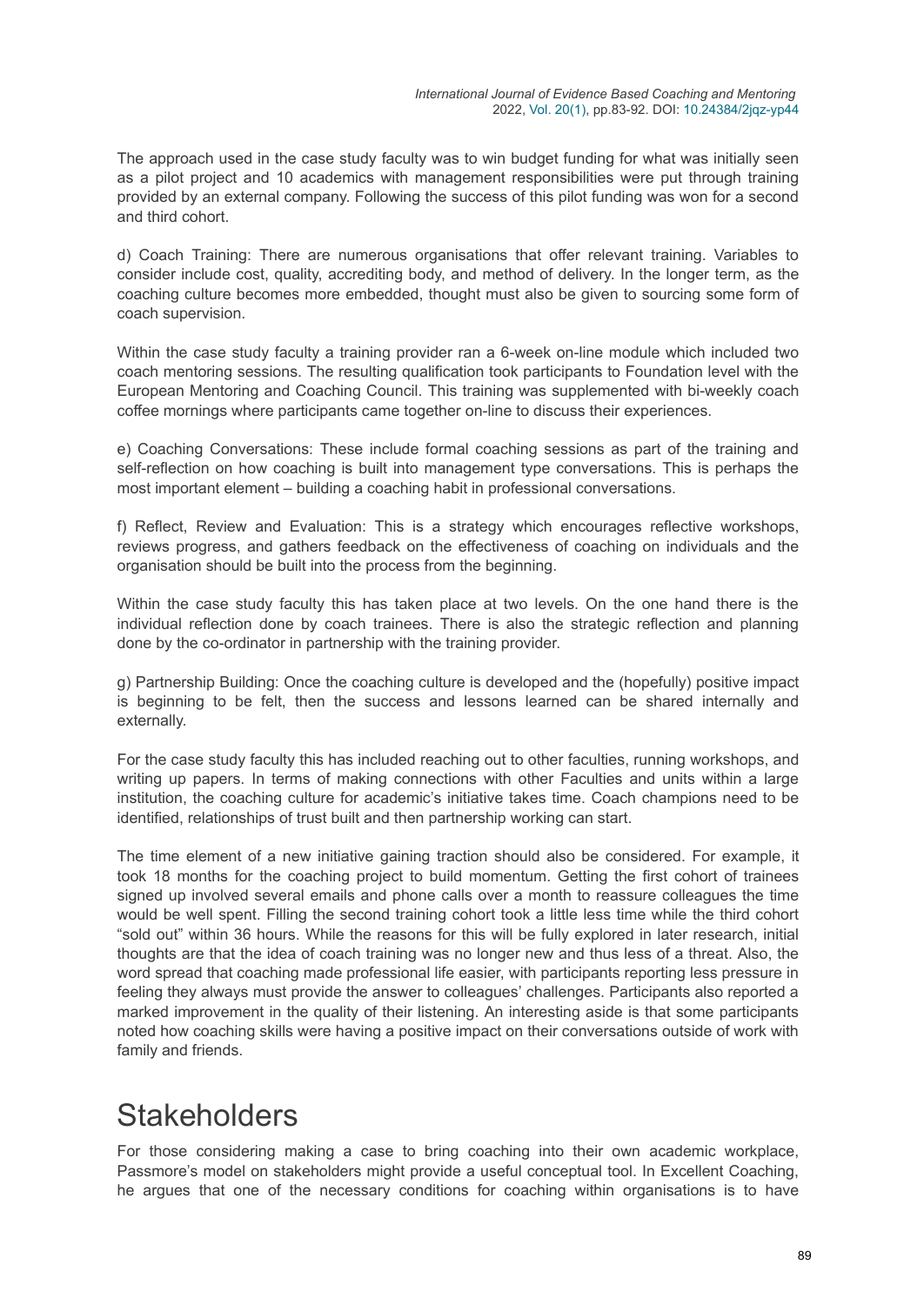alignment between the needs of key stakeholders. Figure 3, drawing on Passmore's model (2016, p.43), describes these stakeholders.



#### **Figure 3: University Coaching Stakeholders**

Applying this model to a university setting, business needs are likely to include improved levels of staff satisfaction, in particular working through the tensions between an autonomous professional role and an increasingly competitive higher education market. The individual/ team's needs are linked to this, as coaching can help lecturers shape goals, take ownership of their choices and work through challenges. The coach/provider needs would be influenced by whether the coaching is internal or external. For the latter the coach would need to contract with both the paying client and the coaching client/colleague in terms of outcomes. Internal coaches will be looking to listen carefully to client/colleague challenges and help shape solutions. Given the level of institutional knowledge held by internal coaches there is also the possibility for mentoring interventions.

## Embedding coaching culture

In the longer-term consideration needs to be given to further training, ethical issues, supervision and some form of evaluation. In terms of training, colleagues who experienced entry level coach training could be invited to consider more advanced learning. Again, this will require securing a new stream of funding, identifying a relevant training provider, and ensuring participants keep on track with the training.

As coaching becomes more established, it is likely ethical issues will need to be taken into consideration. This is perhaps especially the case with internal coaching conversations. As Morgan (2019, p.59) writes in The Coaches Survival Guide, "You may find yourself coaching someone you have known for a long time, such as a business contact, a colleague, or even a friend… If you are working as an internal coach in an organisation, it is likely you will continue to interact regularly with your coaching clients….". This point is also made by Cox (2012), who argues that internal coaches, whether peer to peer or from a line management perspective, need be aware of the importance of trust, contracting and confidentiality.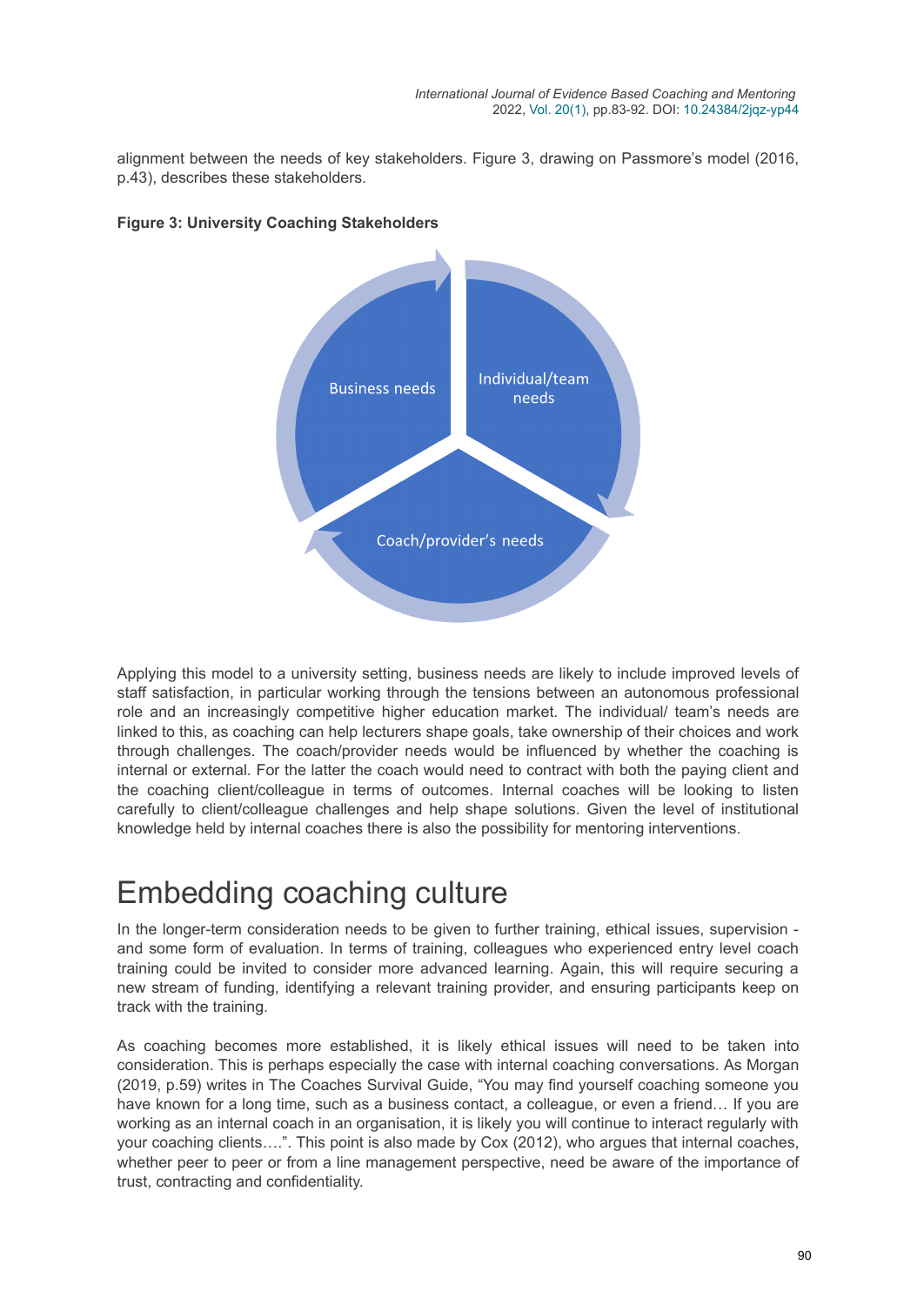For these reasons internal coaches need to be aware of – and follow – ethical guidelines such as those which have been developed by coaching bodies. For example, the European Mentoring and Coaching Council (2019), sets the following ethical standards around working with clients, professional conduct, and excellent practice.

Supervision has a role to play not only in ensuring ethical issues can be discussed with a knowledgeable peer, but it also because it offers the opportunity for the growth and development of a coach's professional practice. As the Bath Consultancy Group's Professor Peter Hawkins, who developed the seven modes of supervision model, reports "It is important that supervision is not seen as an activity carried out by a supervisor with supposedly super vision! Rather it should be seen as a joint activity between coach and supervisor that the quality of practice constantly develops the capacity and capability of the coach" (2010, p. 23).

There is also a need to build in some form of evaluation. While the core of coaching centres around the coach-client relationship, organisational stakeholders, who are paying for coaching and investing staff time, will want to evaluate the impact of coaching. This is likely to mean data collection and evaluation.

While there might be a case for arguing that it is problematic to apply a numerical measure to a personal process, for example Sofianos comments "Coaching … works on the sense-making processes that drive the real and lasting transformations within organisations and these effects are not always immediately visible to the onlooker" (Sofianos, 2015, p.56). Professional bodies, such as the Institute of Leadership and Management, also argue for evaluation in any coaching programme (ILM, 2017).

Within the case study faculty, a mix of feedback is used, including internal questionnaires and anonymised feedback gathered by the training provider. As is noted in the following section, the faculty intend to gather more detailed feedback as part of a future research project.

## Conclusion

This paper provides early reflections on the introduction of a coaching culture into an academic faculty. It places these reflections within the context of UK Higher Education and argues that coaching has the potential to lessen the pressure on academic managers to constantly give advice and solve other people's problems. It also encourages active listening, goal setting, self-reflection and accountability. The internal motivation and empowerment, combined with deep listening, might well transform the relationship between academic managers and lecturers. This in turn creates space to recognise and overcome barriers and, just perhaps, co-create a future which delivers for the individual and the organisation.

While this paper represents a modest addition to the existing work in this area, it is intended as a first step into future research. This will include in the first instance a project which gathers quantitative and qualitative data from those who have undergone coach training and are holding coaching type conversations with colleagues. This is likely to take the form of questionnaires and semi-structured interviews. We are also reaching out both internally and externally to offer papers and workshops to academic leaders to help others understand the potential benefits of creating a coaching culture. Over time there is great potential for developing intra-institutional comparisons and moving beyond the UK to consider the potential for coaching in Higher Education Institutions from an international perspective.

Coaching and mentoring have so much to add to the quality of working life. I extend an invitation to those interested to get in touch so we can begin conversations, build relationships, and work together to deepen and broaden coaching for academics.